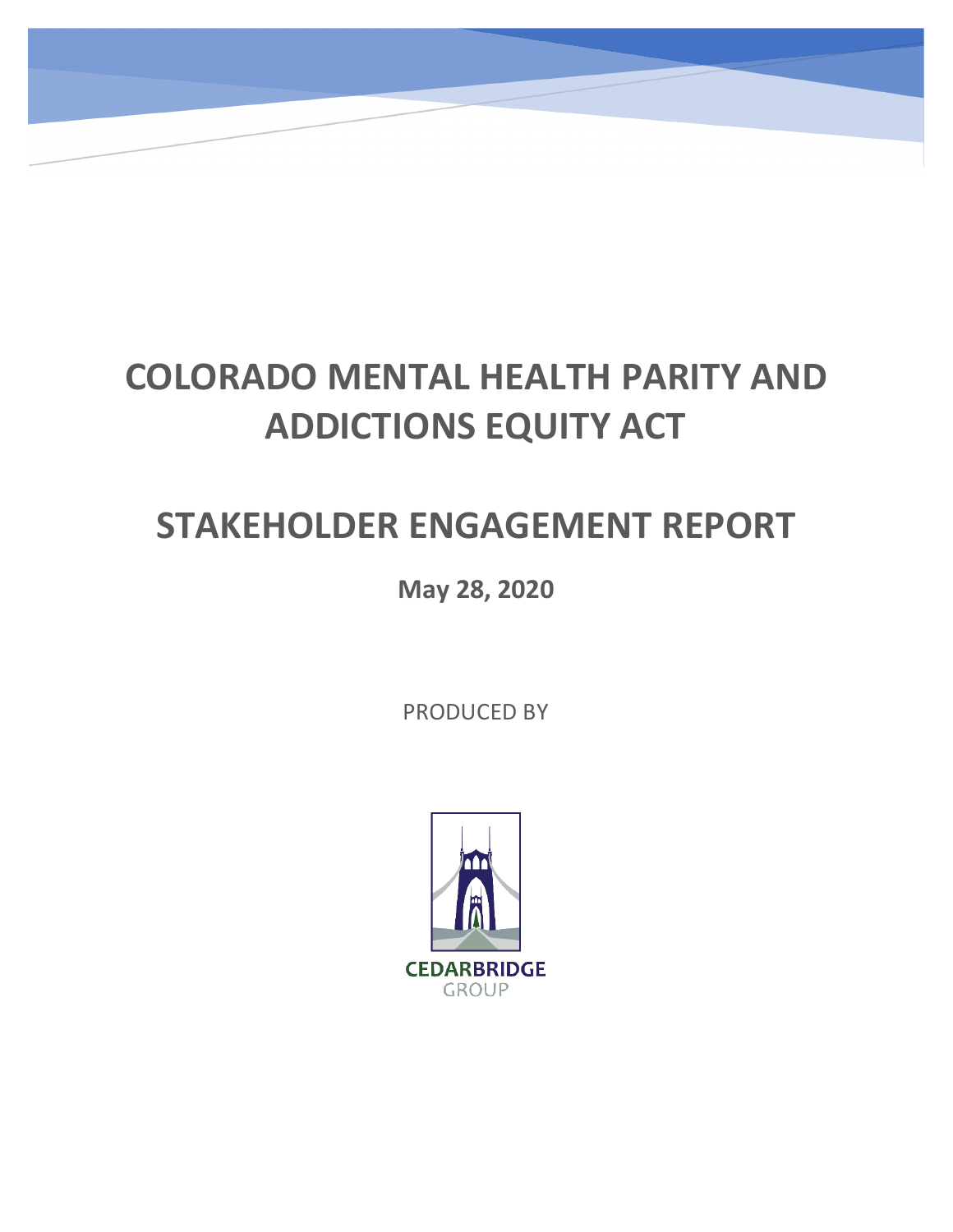### **Table of Contents**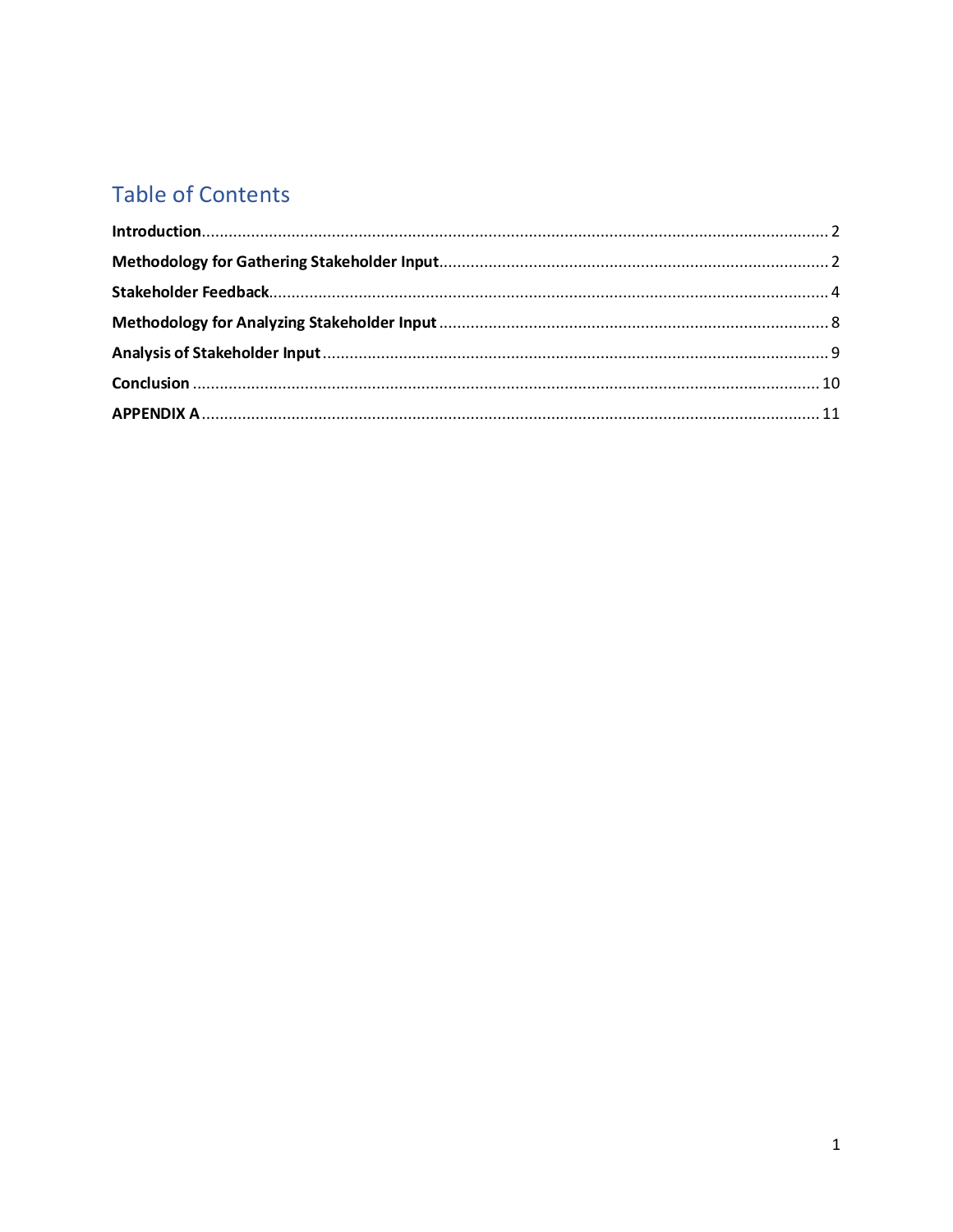#### <span id="page-2-0"></span>**Introduction**

Signed into law on May 16, 2019, House Bill 19-1269 requires the Colorado Department of Health Care Policy and Financing (Department) to issue an annual report on the state's compliance with the Mental Health Parity and Addiction Equity Act (MHPAEA). The bill is intended to ensure the state is compliant with federal parity laws and extends into state law the requirements of the federal MHPAEA, along with some additional provisions intended to ensure transparency. The bill added into state law new requirements for the Department to "ensure that benefits under the medical assistance program for behavioral, mental health, and substance use disorder services are not less extensive than benefits for any physical illness and are in compliance with MHPAEA." The bill covers both private insurance and Medicaid.

With respect to Medicaid, the Department is mandated to require each "Managed Care Entity (MCE)" contracted with the State Department to disclose all necessary information in order for the State Department by June 1, 2020 and by each June 1 thereafter to submit a report…regarding behavioral, mental health and substance use disorder parity. Also, by October 1, 2019, for purposes of obtaining meaningful public input during the assessment process…, the State Department shall seek input from stakeholders who may have competency in benefit and delivery systems, utilization management, managed care contracting, data and reporting, or compliance audits."

The Department partnered with CedarBridge Group (CedarBridge) to conduct stakeholder engagement and to design and create an annual Mental Health Parity and Addiction Equity Act (MHPAEA) report in compliance with House Bill 19-1269.

**This report reflects the input received by stakeholders and may not accurately reflect Department policies and procedures.** It was compiled prior to CedarBridge completing its analysis of Colorado Medicaid's compliance with MHPAEA. The final report is available at: <https://www.colorado.gov/pacific/hcpf/regulatory-resource-center>

#### <span id="page-2-1"></span>**Methodology for Gathering Stakeholder Input**

Stakeholder engagement began as the novel coronavirus 2019 (COVID-19) pandemic took hold which limited the options available for conducting stakeholder outreach as well as the bandwidth of some stakeholders to participate in outreach opportunities. CedarBridge collaborated with the Department to design and implement the stakeholder engagement strategy given the limitations presented by COVID-19.

For stakeholder engagement, the Department thought it was important to go beyond the statute requirement of engaging individuals with competency in managed care and benefit management. As parity is confusing for many people, the Department sought to provide an opportunity to hear from members, providers, and other stakeholders to learn about potential parity issues and identify areas of confusion in order to work to provide greater clarity in the future.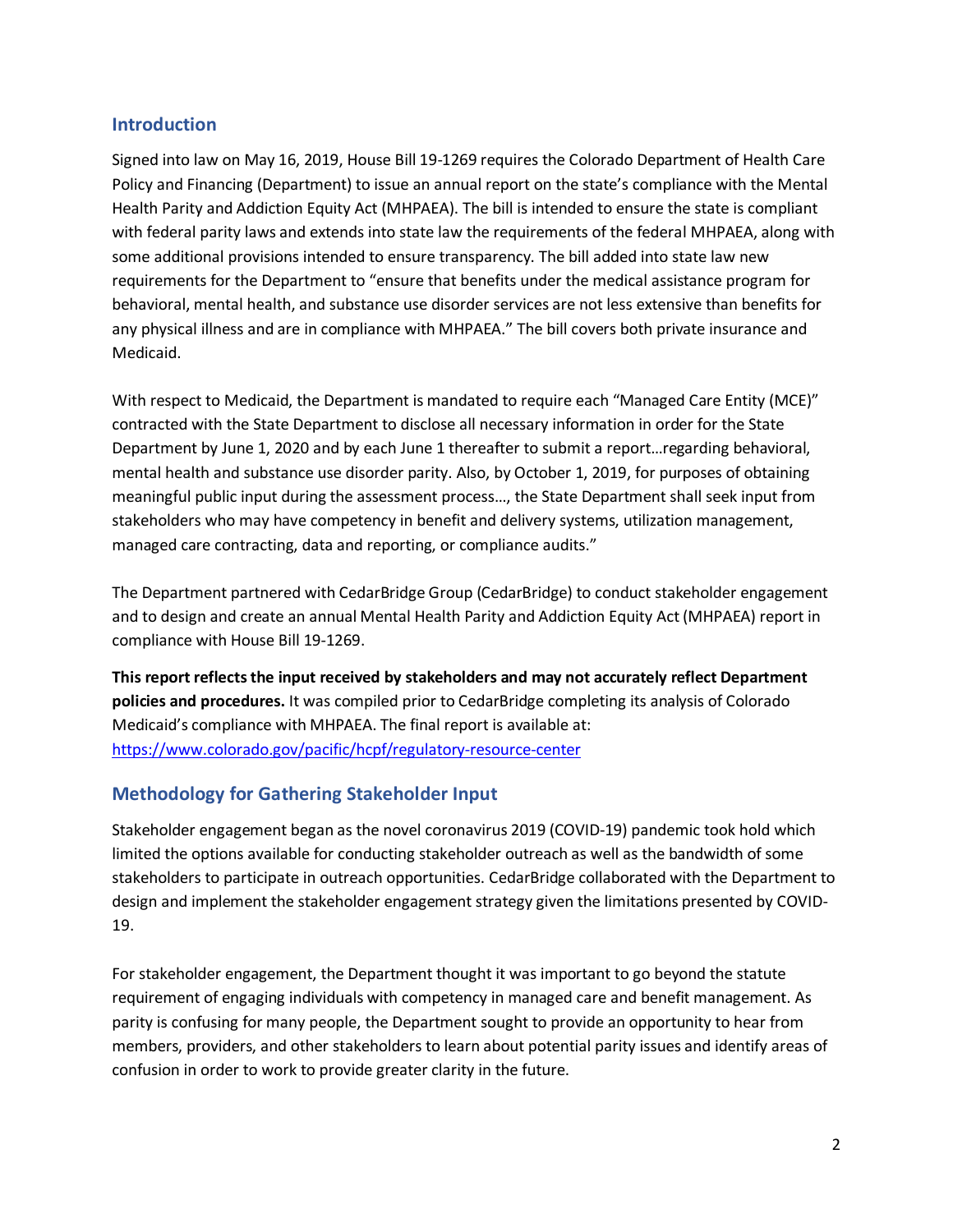The stakeholder engagement plan prioritized collecting meaningful public input for the Department's assessment of the Statewide Managed Care System's compliance with MHPAEA with the goal of assessing how processes, strategies, evidentiary standards, and other factors operate in practice. To accomplish this, CedarBridge, in collaboration with the Department gathered input from state agencies, payors, providers, advocates, and related professional organizations through a multi-pronged outreach approach.

- 1. CedarBridge interviewed teams from each of the seven Regional Accountable Entities (RAEs) and Managed Care Organizations (MCOs) to ascertain how each entity implements its written policies and to ask clarifying questions based upon our review of the data submitted in response to the data request.
- 2. Interviews were held with teams of Department staff charged with implementing and monitoring the fee-for-service programs under which medical and surgical services are delivered to Medicaid enrollees (alternative benefit plan, rates, utilization management), as well as the vendors managing the fee-for-service program.
- 3. CedarBridge facilitated two virtual public listening sessions; the first was held on March 31, 2020 from 11:30 am to 1:30 pm, the second was held on Thursday, April 2, 2020 from 6:00 pm to 8:00 pm.

| Organization                             | Individual(s)                                    |
|------------------------------------------|--------------------------------------------------|
| Colorado Office of Behavioral Health     | Camille Harding, Division Director               |
| Colorado Center on Law and Policy        | Bethany Pray, Christina Yebua                    |
| Colorado Behavioral Healthcare Council   | Mindy Klowden                                    |
| <b>Colorado Community Health Network</b> | Stephanie Brooks, Taylor Miranda Thompson        |
| Dimensions Counseling and Consulting     | Emily Schrader, MA, LPC, CACIII                  |
| Division of Insurance                    | Cara Cheevers, Behavioral Health Program Manager |
| Mental Health Colorado                   | Moe Keller                                       |
| Colorado Hospital Association            | Lila Cummings                                    |
| Colorado Ombudsman for Behavioral Health | Aubrey Boggs, Ombudsman                          |
|                                          | Rebecca Swanson, Deputy Ombudsman                |
| <b>Creative Treatment Options</b>        | Joyce Smith, PsyD, LPC, LAC, MAC, Director and   |
|                                          | <b>Clinical Supervisor</b>                       |

4. Interviews with the stakeholders listed below:

Interviews ranged from 60 to 120 minutes. The interview process concluded on May 8, 2020 with 10 organizations interviewed.

5. Stakeholders were also invited to submit written comments through an online platform. Seven written comments were received; Those comments pertaining to the Medicaid program are included as Appendix A.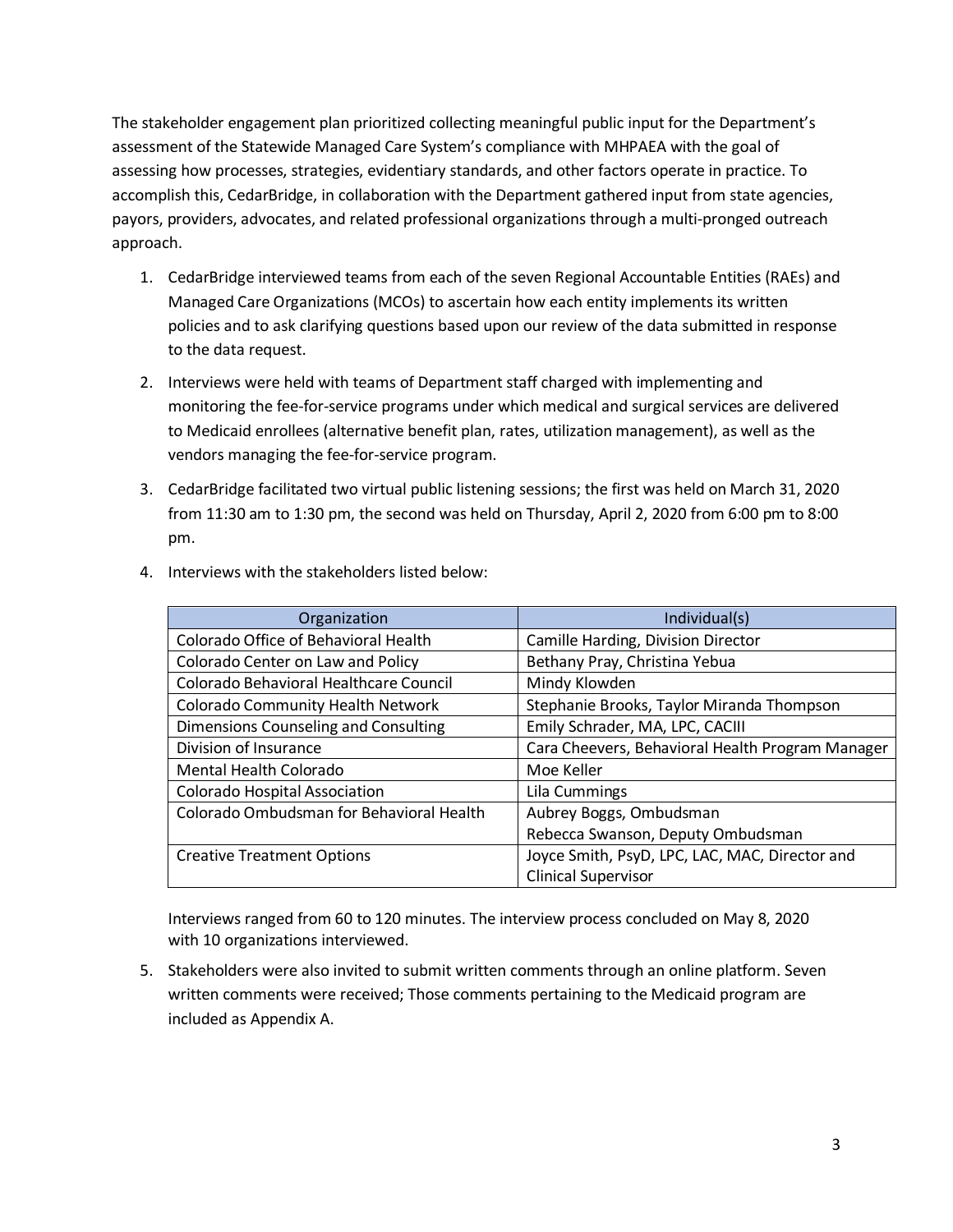#### <span id="page-4-0"></span>**Stakeholder Feedback**

Throughout the stakeholder outreach process common themes emerged. Providers shared frustrations about utilization management, administrative burden, the tiered network design, reimbursement rates, credentialing process, and time to receive payment. Advocates for Medicaid members shared frustrations with network adequacy and understanding how to navigate the managed care system structure. The RAEs

*In 2018, the Department made a significant transition in the delivery system by joining physical and behavioral health under one accountable entity in each of seven regions.*

and MCOs expressed frustration regarding being held responsible for actions and metrics not currently included in their contracts with the State.

The concerns shared most frequently are described in more detail below along with representative quotes from stakeholders.

#### Utilization Management

Stakeholders reported concerns and frustrations with the utilization management (UM) process across all managed care entities, with some RAEs being cited more often than others.

- 1. Processes and Practices
	- Differing processes and practices across the RAEs cited as a cause of confusion and additional administrative burden for the providers.
	- Lengthy back and forth process to procure approvals cited as a cause of disruption in treatment for the Medicaid enrollee.
- 2. Independent Review
	- Stakeholders recommended the Department evaluate utilizing an Independent Reviewer or Review Organization. They suggest an independent review would address many issues, including variability among managed care entities, a lack of expertise in the areas of MH/SUD at the managed care entities, and the perceived motivation of a managed care entity reviewer.
	- Stakeholders shared a desire to see another level in the appeal process after the appeal to the managed care entity and prior to moving to the administrative law judge (ALJ) level. An independent reviewer after the denial at the managed care entity and before the ALJ level would be less expensive and more efficient. Stakeholders acknowledged the details, such as payment for the independent review, would need to be developed.
- *"The UM process is over-used and lacks transparency across all RAEs."*
- *"Providers cannot access UM policies from the RAEs, and thisleads to confusion and unnecessary work."*
- *"There are inconsistencies in the application of UM policies both within RAEs (you will get a different response depending on the reviewer assigned to the request) as well as across RAEs."*
- *"MH treatment still being denied based upon a non-MH primary diagnosis."*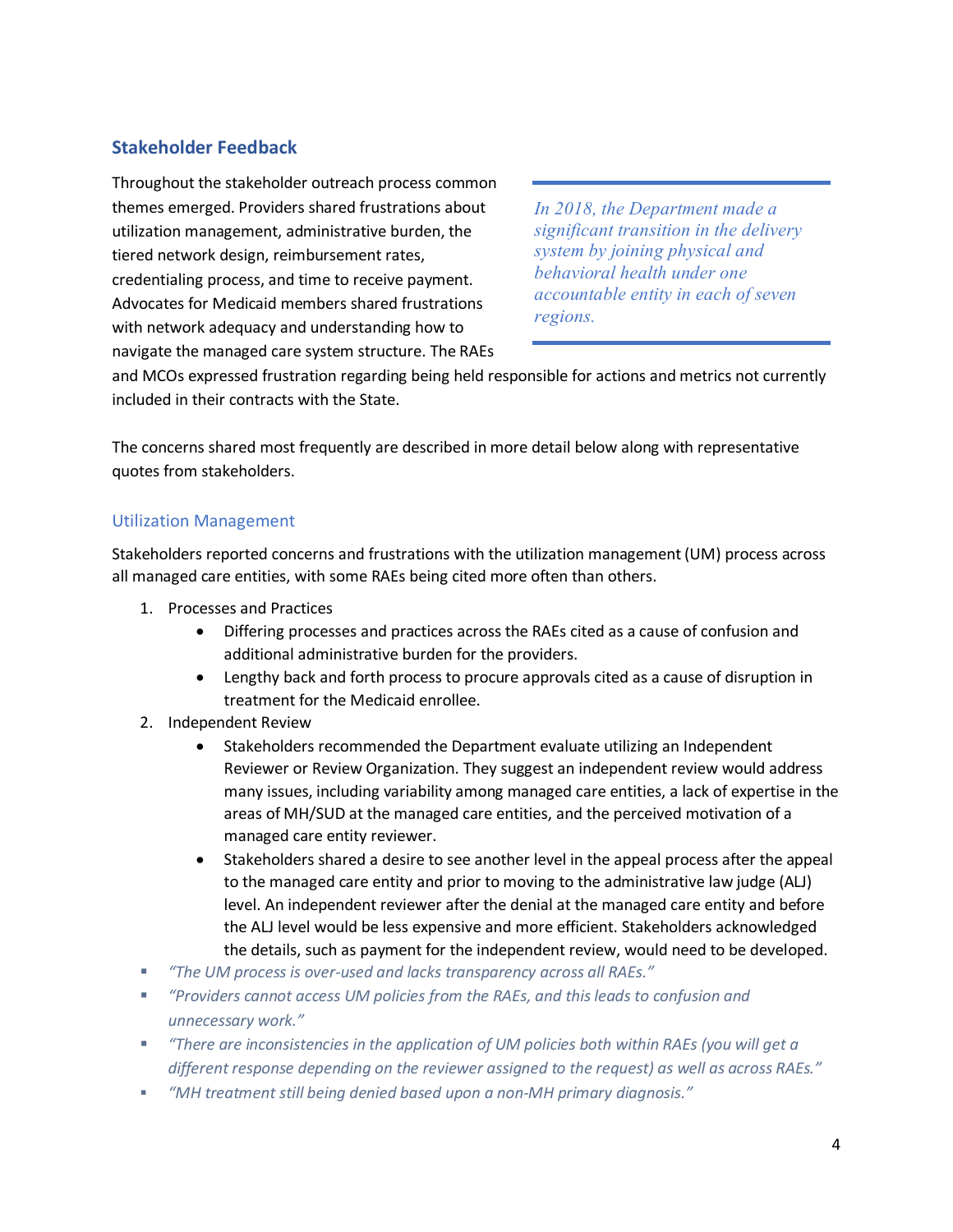- *"There is a lack of expertise in RAE management for MH/SUD."*
- *"Moving patients from the Emergency Department to a behavioral health setting is very difficult. On the M/S side this process is immediate; MH/SUD requires a prior authorization which can sometimes take multiple days to receive."*
- *"Denial rates from RAEs do not match the denial rates providers are calculating."*

#### Administrative Burden

Administrative burden was consistently raised by providers, their associations, and advocates as a perceived parity issue.

1. Multiple RAEs – Multiple Administrative Requirements

*RAEs are required to have a statewide behavioral health network to ensure members can receive services no matter where they may be in the state.* 

- Providers report the attribution model leaves little choice but to contract with all managed care entities to ensure payment.
- RAEs utilize different codes, different payment policies, different requirements for billing, and often, different credentialing requirements.
- The processes for prior authorization and medical necessity determination vary from RAE to RAE making it very time consuming to ensure the correct paperwork is being completed and submitted in the timeframes required. Each RAE has its own billing and UM portals MH/SUD providers must utilize for these purposes.
- Stakeholders recommended the Department require standardization of policy and administration across all RAEs and MCOs. It is clear from stakeholder feedback, MH/SUD providers experience great frustration with the variability in policy, procedure, and outcomes across the RAEs and MCOs.
- *"Billing and paperwork keep providers from serving Medicaid. 50% of behavioral health providers will not serve Medicaid because of the administrative burden."*
- 2. Intake Process
	- The state requires intake forms necessary for compliance with federal law which must be completed manually, with numerous updates. Providers are not compensated for the time required to complete these forms.
- *"The intake process for behavioral health providers is very onerous. It is estimated to take 45 minutes per paid service hour to complete documentation and administrative tasks."*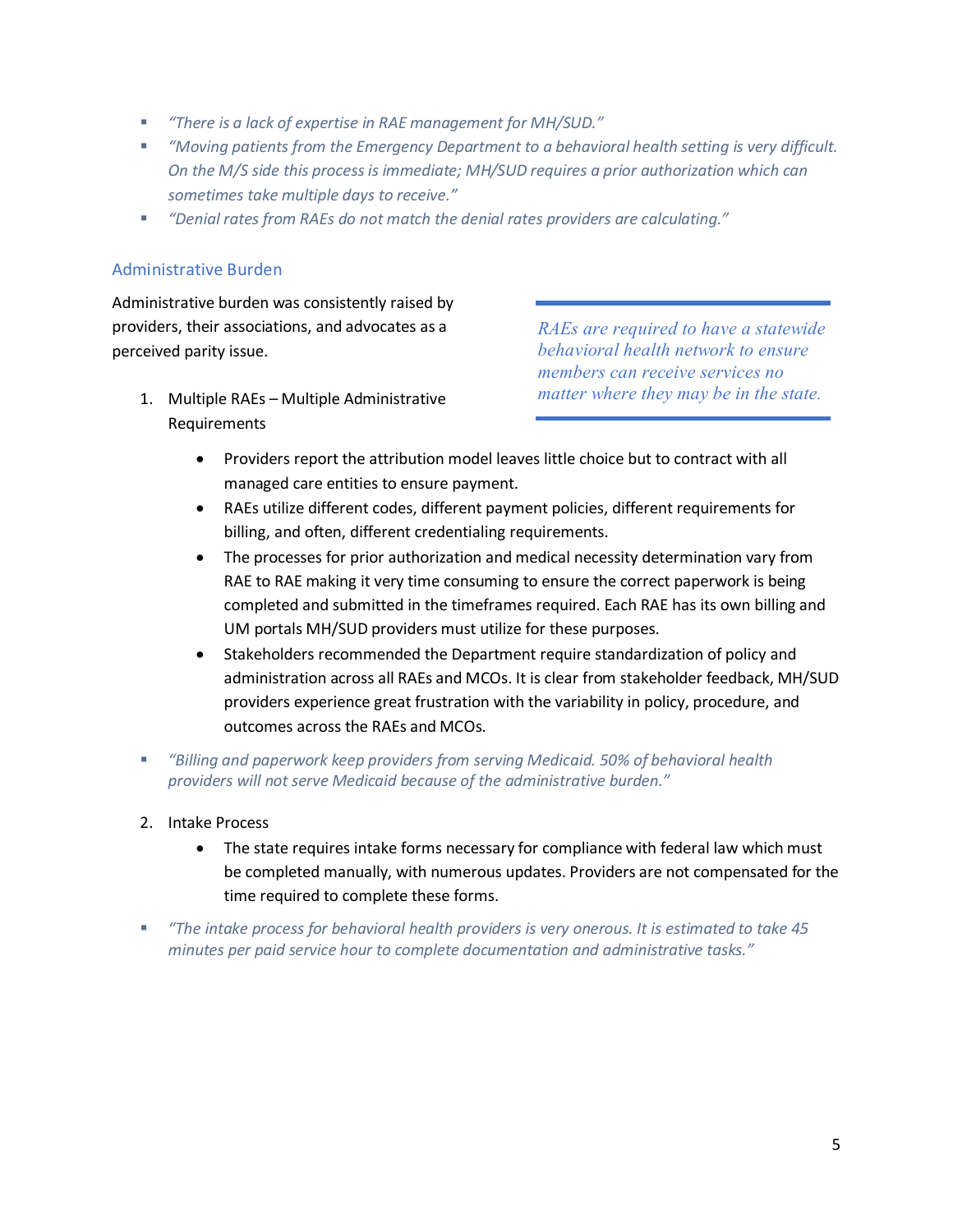#### Timely and Appropriate Payment

Providers report difficulty getting reimbursement from RAEs. *The Department includes contract* 

1. Independent MH/SUD providers report difficulty in getting timely, appropriate reimbursement for services delivered.

*requirements for the MCEs to pay 90% of clean claims within 30 days of the date of receipt and paying 99% of clean claims within 90 days.*

- Reports of payments routinely taking longer than 60 days, and sometimes in excess of 120 days, especially for complex patients with cross program needs.
- *"The shift to the RAE system forced providers to shift from a consistent revenue stream which they had with the BHO structure. This has been difficult for many organizations. Complex patients with cross program needs can take a very long time to be paid for."*
- 2. Community Mental Health Centers (CMHC) report challenges with incentive payments flowing from the RAE to the CMHC.
- *"Community Mental Health Centers (CMHC) do not receive payments for community health services under the RAE structure; Office of Behavioral Health can offset some of these costs, but some services have had to be discontinued due to lack of resources."*
- *"Primary Care Medical Provider (PCMP) can receive care coordination payments that are not available to the CMHC; CMHCs are doing care coordination and not being reimbursed for the service."*
- 3. FQHCs report concerns about encounter payments from RAEs.
- *"FQHCs have difficulty getting encounter payments from RAEs; continuous follow-up is necessary resulting in additional administrative burden."*
- 4. Reimbursement for telehealth is a point of confusion and concern.
- *"Telehealth reimbursement is not happening as promised; with COVID-19 issues, this is very troubling for behavioral health providers."*
- 5. Stakeholders recommended the Department seek a more flexible funding approach to address the needs of individuals with Intellectual and Developmental Disabilities (IDD) and Traumatic Brain Injury (TBI) patients who fall under the 1915(b) waiver. They suggested a more flexible funding framework could provide a better approach to managing the needs of patients who are served under the State's 1915(b) waiver.

#### Network Adequacy

Stakeholders report a critical shortage of mental health and substance use disorder providers serving the Medicaid population; multiple contributing factors were cited:

- Low rates paid to MH/SUD providers;
- Administrative burden; and
- Credentialing process.

Long wait times to get appointments for MH/SUD treatment were reported. Inpatient bed space for MH/SUD treatment was reported to be inadequate to serve the needs of Medicaid enrollees.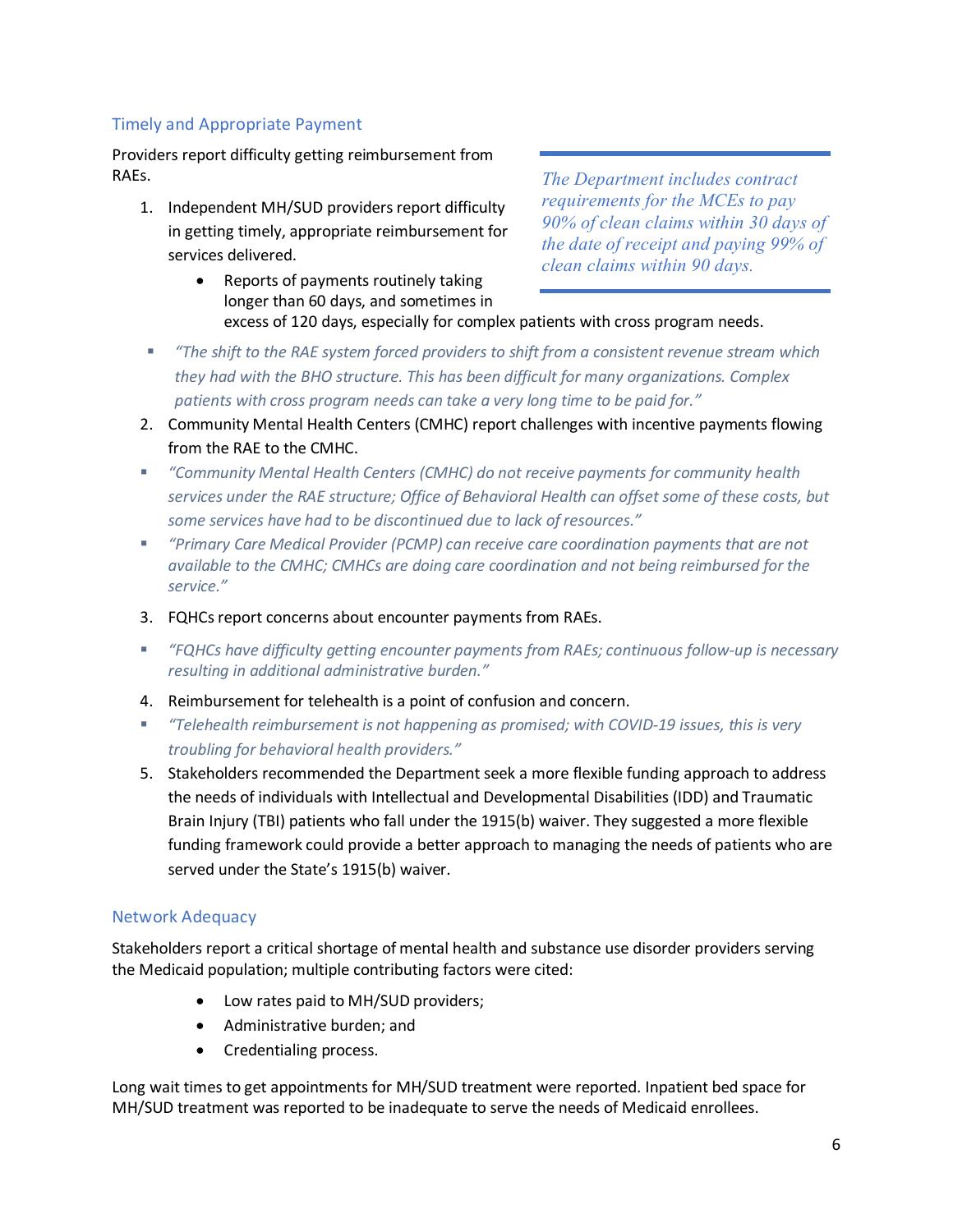- *"I had a patient present with a relapse needing detox. No space was available for the patient in a detox setting - patient was told to continue to drink alcohol until a spot becomes available."*
- *"Patient cannot get an appointment with a provider to get prescriptions continued after discharge from an inpatient facility and must go to the ER to get medication."*
- *"Access for non-English speakers is very limited: intake for Spanish speakers is only on Tuesday afternoon; number of providers who speak Spanish is extremely low".*
- *"There are not adequate pediatric providers."*
- *"RAEs do not engage in contract negotiations with small providers."*
- *"We have received reports of a 16-month waitlist for care."*
- *"There is limited availability of facilities willing to accept Medicaid patients; single case agreements are occasionally used, but patients often do not get timely, appropriate care."*

#### Credentialing

Providers report concerns with the variability across RAEs with respect to the types of providers being credentialed, the timeframe for the process, the ability to gain understanding of the process, where in the process an application sits, and the differences in the process depending on the type of organization making the application.

*Credentialing is federally required of managed care entities to ensure provision of quality services to members.*

- *"RAEs owned by provider groups are less open to new providers than those not owned by provider groups. This can lead to less choice of providers in the areas with provider owned RAEs. This is especially troubling because the more rural RAEs are the ones owned by providers and there is already a shortage of providers in these areas."*
- *"Community Mental Health Centers have more flexibility with respect to licensure of providers than individual providers due to difference in how services are permitted to be billed."*

#### Reimbursement Rates

Provider reimbursement rates for all providers, across all RAEs and MCOs, were reported to be unsustainably low, however, providers experiencing the switch to a tiered-rate structure shared the greatest frustration. Stakeholders recommended the Department review the Tiered Payment Structure. Providers report the tiered payment structure is not aligned with how services are delivered, especially for SUD services.

 *". . . an SUD provider running a relapse prevention support group saw its rates decrease due to not having a psychiatrist leading the group. However, psychiatrists do not lead relapse prevention support groups. Providers believe the tiered structure is not aligned with how services are delivered and results in decreased payment for necessary services."*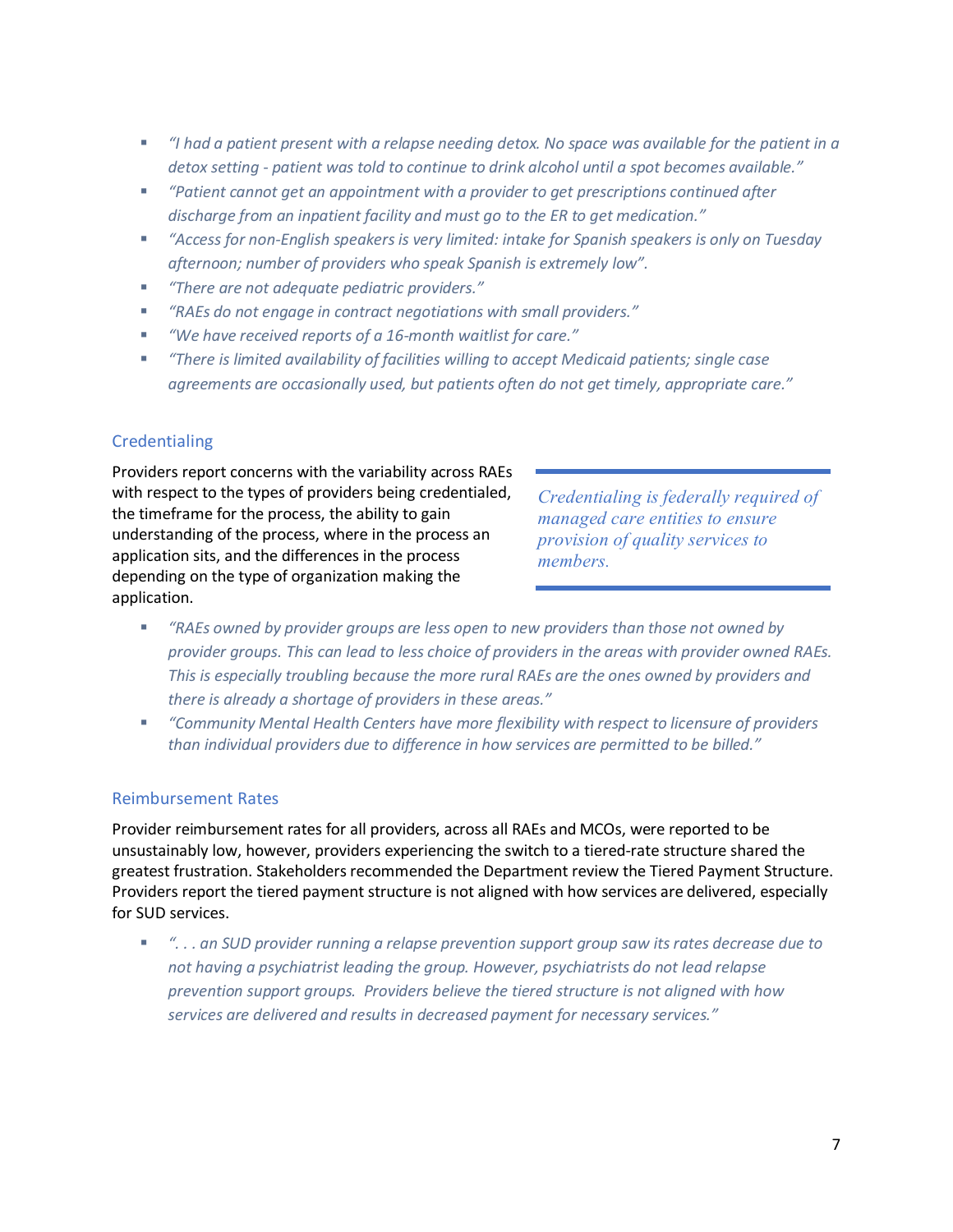#### Lack of Leadership and Communication

Stakeholders across the spectrum spoke to a perceived lack of leadership and communication from the Department.

- 1. Expectations and Goals
	- Comments from all sectors indicated a desire to have the Department be clearer about its goals and expectations, to have RAE and MCO contract metrics clearly reflect those goals and expectations, and contractual requirements for policy and administrative standardization.
	- RAEs and MCOs concurred on the lack of contractual specificity.
	- Stakeholders recommended the Department hold RAEs and MCOs accountable for meeting metrics designed to reflect the intent and expectations of the State through contracting provisions.
	- RAEs and MCOs, as well as providers, expressed a desire to see more specificity in the contracts between the State and the managed care entities. RAEs and MCOs expressed frustration about being held to expectations not expressly stated in contract.
- 2. Stakeholder Engagement
	- Stakeholders recommend the Department design a more robust stakeholder engagement process. They expressed a desire for more opportunities to communicate with the Department about their experiences and concerns.
	- Providers and Medicaid members report difficulty navigating the system, especially when intellectual developmental disabilities and traumatic brain injury is involved.
	- More robust stakeholder engagement would benefit both the Department and the stakeholders by allowing better communication and information sharing as this nascent program evolves.
- "HCPF has given RAEs immense flexibility."
- "HCPF should be monitoring the RAEs more closely and should require RAEs to demonstrate parity as part of their contract."
- "The Department should review the complaint process; it is very complicated which is why so few Medicaid members file complaints."

#### <span id="page-8-0"></span>**Methodology for Analyzing Stakeholder Input**

MHPAEA compliance requires financial requirements and treatment limitations on Mental Health or Substance Use Disorder (MH/SUD) benefits are no more restrictive or stringent than those on medical or surgical (M/S) benefits. This is commonly referred to as providing MH/SUD benefits in parity with M/S benefits. There are requirements for determining parity with respect to financial requirements (such as copays) and for treatment limitations, which limit the scope or duration of benefits for treatment. Treatment limitations may be quantitative treatment limitations (QTLs) which are numerical in nature (such as visit limits) or non-quantitative treatment limitations (NQTLs), which are non-numerical limits on the scope or duration of benefits for treatment (such as preauthorization requirements).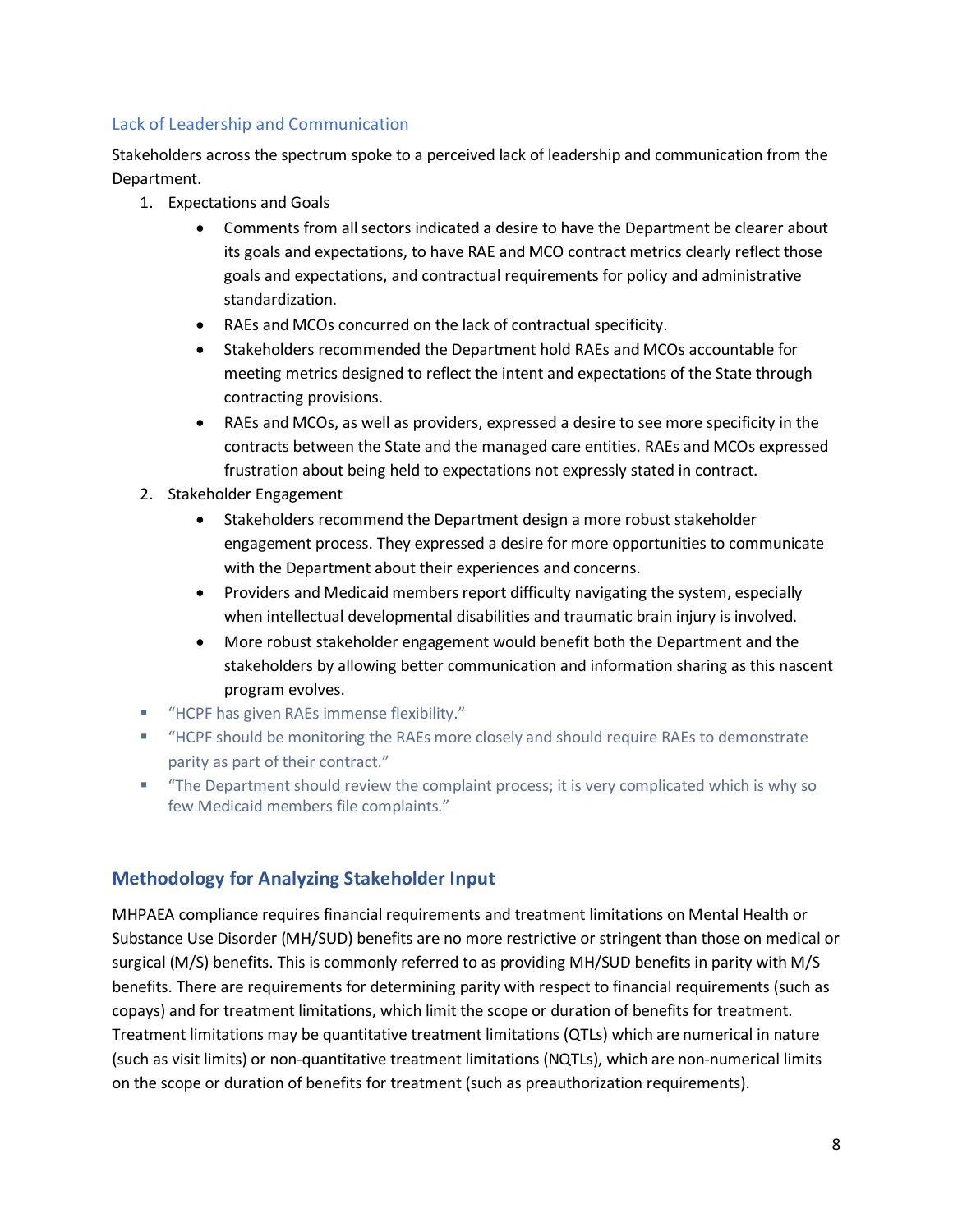The rules for financial requirements and QTLs are different from the rules for NQTLs. The current structure of Medicaid benefits does not include QTLs. Therefore, the analysis of stakeholder input focuses on NQTLs and whether the issues raised pose parity concerns or require further inquiry in order to determine compliance with mental health parity requirements. Under MHPAEA regulations, Medicaid may not impose an NQTL on MH/SUD benefits unless, under the terms of the plan or coverage as written and in operation, any processes, strategies, evidentiary standards, or other factors used in applying the NQTL to MH/SUD benefits in a classification are comparable to, and are applied no more stringently than, those used in applying the limitation with respect to M/S benefits in the same classification.

The phrase "applied no more stringently" is intended to ensure any processes, strategies, evidentiary standards, or other factors that are comparable on their face as written are actually applied in the same manner to M/S benefits and to MH/SUD benefits. However, because many processes and strategies for applying NQTLs can only be shown by documenting differences in quantitative measures, outcomes data become very important in conducting comparative analyses.

Stakeholder comments were assessed to determine whether a policy or procedure is a parity issue on its face. For example, if RAEs required MH/SUD facilities be licensed by the State but the same requirement is not imposed on M/S facilities, the policy is likely a parity compliance concern. Stakeholder comments were also assessed to determine if a concern about the way a policy or procedure was being implemented was the source of a parity compliance issue. For example, if a RAE reduces the reimbursement rate for every CPT code whenever healthcare practitioners other than physicians deliver MH/SUD services, but doing the same for nonphysician M/S service providers only when certain factors support the reduction, this could be a parity compliance issue.

#### <span id="page-9-0"></span>**Analysis of Stakeholder Input**

Colorado's Accountable Care Collaborative (ACC) structure is complex and adaptation to Phase II has been challenging for providers and Medicaid members to master.

CedarBridge will review all stakeholder input against the policies and procedures of the seven RAEs, two MCOs, and the fee-for-service program to identify any parity compliance concernsin the written policies and procedures governing the MH/SUD benefits and M/S benefits. CedarBridge will also assess stakeholder input to determine whether NQTLs are applied more stringently in operation by analyzing the data supplied from the RAEs, MCOs, and fee-for-service program. Data, such as rates of denials for MH/SUD as compared to M/S benefits, may provide a warning sign, or indicator of potential operational parity noncompliance.

If an NQTLs is determined to result in disparate outcomes, it will be carefully analyzed to ensure the NQTL is not being applied more stringently to MH/SUD benefits than to M/S benefits in operation.

CedarBridge will conduct this analysis on an entity by entity basis to ensure each MCE is in compliance with MHPAEA, as well as the program as a whole.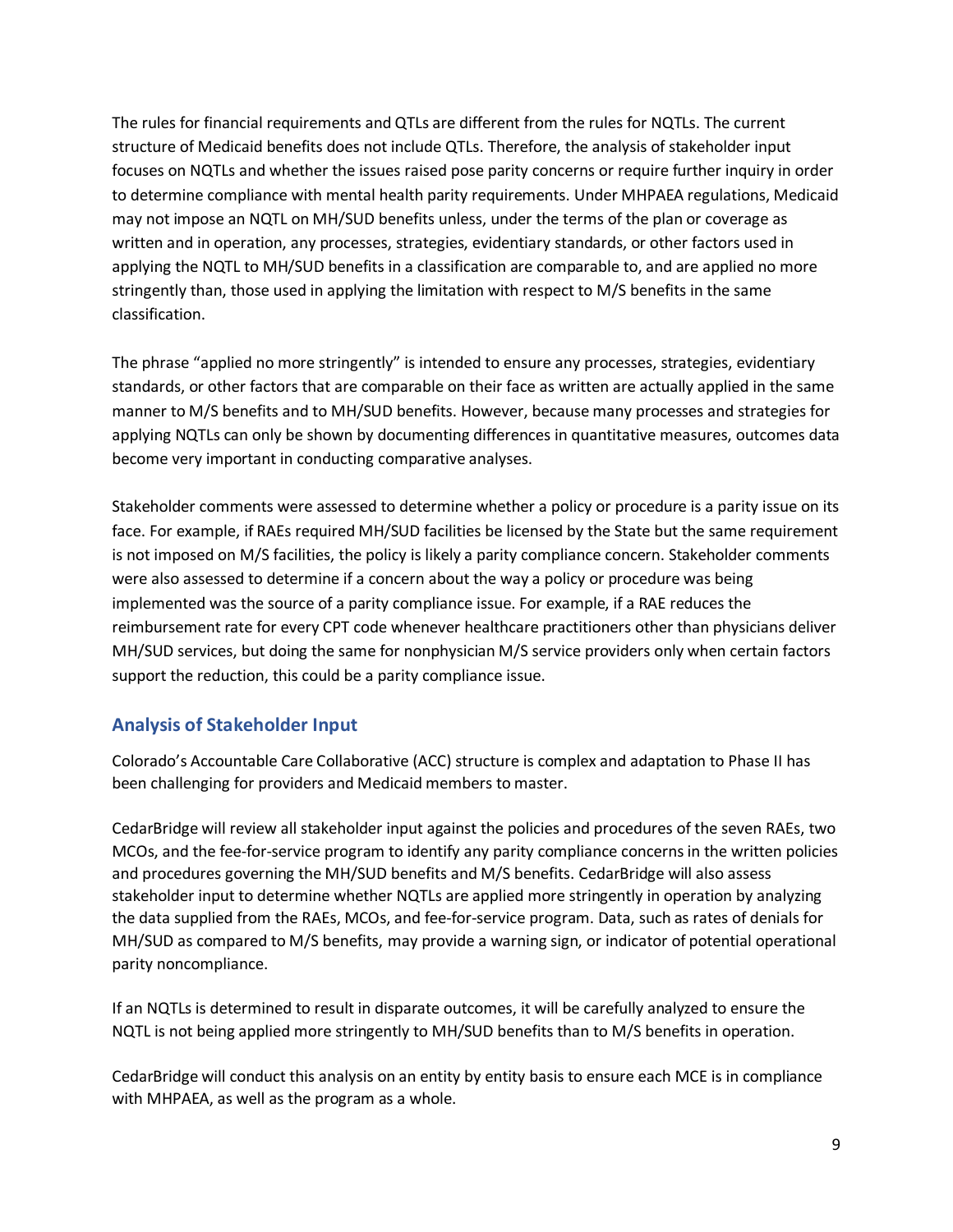CedarBridge's preliminary analysis of stakeholder feedback is as follows:

- Stakeholder feedback on administrative burden and timely and appropriate payment are unlikely to be documentable parity issues. The feedback in these areas raises operational concerns which could be addressed through negotiation and contracting between the Department, the MCEs, and the providers. Data will be assessed to determine if an identifiable impact in other areas, such as network adequacy, exists as a result of administrative burden or lack of timely and appropriate payment.
- The structure of the managed care program does not raise a parity compliance issue. The manner in which the individual managed care entities administer the program may create a parity concern, however, administrative burden on its face is not a parity issue. Rather, feedback helps identify data sources to be assessed to test if administrative burden has risen to a parity concern.
- Lack of timely and appropriate payment is unlikely to rise to the level of a parity concern, however, over time may become a parity concern by impacting network adequacy. Payment issues could be addressed directly through contract provisions requiring timely payment.
- Perceptions regarding the Department's leadership and communications is not a NQTL. Feedback in this topic area has been shared with the Department.
- Feedback on utilization management, network adequacy, credentialing, and reimbursement rates has been helpful in identifying specific written policies as well as types of outcomes data to evaluate to test for parity compliance issues.

#### <span id="page-10-0"></span>**Conclusion**

CedarBridge would like to acknowledge and thank all the stakeholders who took the time to provide input and comments during the stakeholder engagement process, especially in light of the burdens on stakeholders during the COVID-19 pandemic.

The MHPAEA compliance analysis will be enriched by the input and feedback provided by stakeholders. Stakeholder experiences and input will allow CedarBridge to undertake a more robust analysis of MHPAEA compliance and potential parity concerns.

Our final analysis will also highlight for the Department suggested data and trends to track year over year in order to determine whether parity concerns are developing.

The final comparative analysis will be submitted to the Department and the Legislature, pursuant to HB 19-1269.

All issues and concerns shared during the stakeholder engagement process have been shared with the Department, including specific issues pertaining to particular RAEs and individual concerns.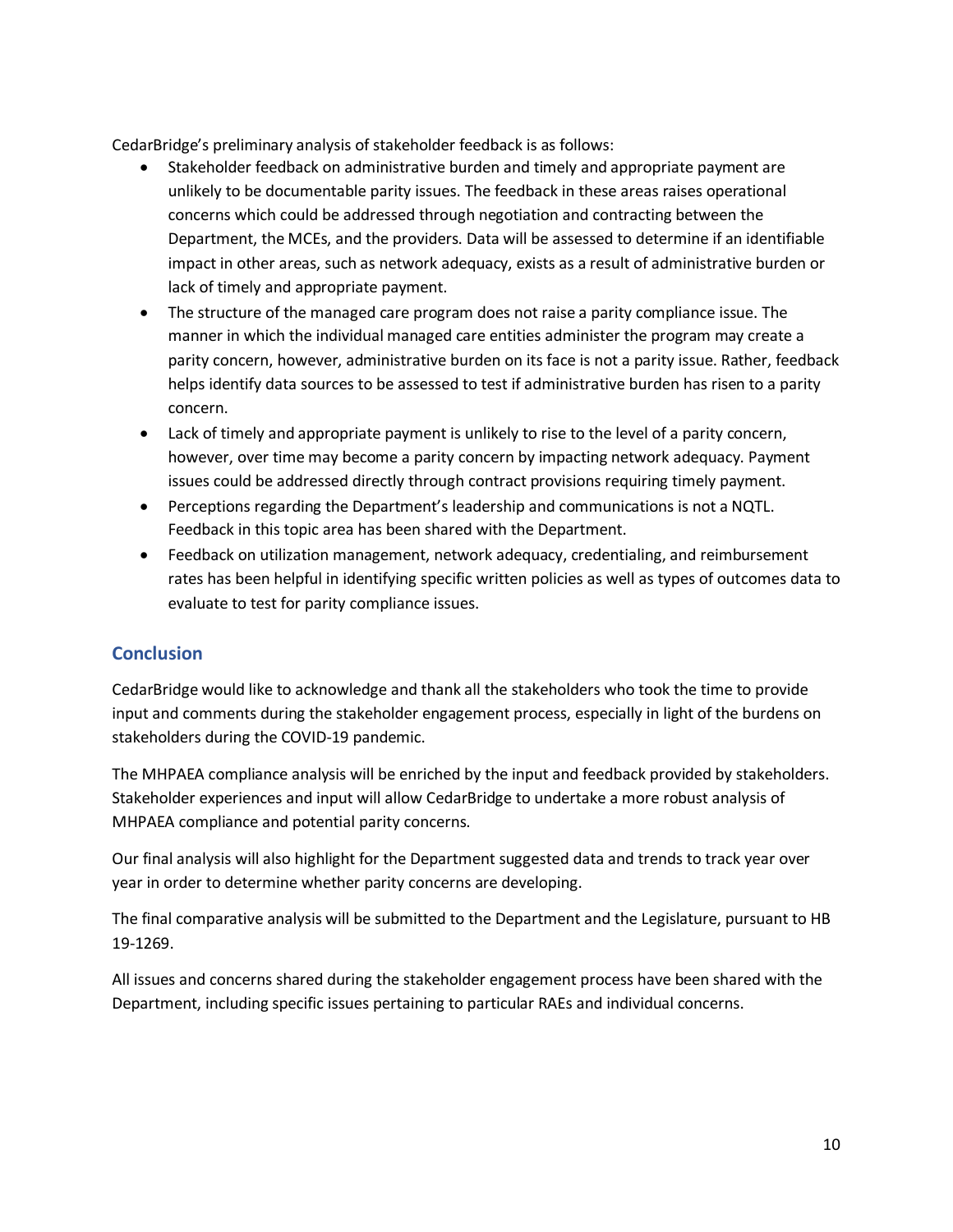### APPENDIX A

<span id="page-11-0"></span>An opportunity to submit written comments was provided as part of the stakeholder engagement process. The comments directed to the Medicaid program are included in their entirety below.

It has recently been brought to the attention of the Colorado Coalition for Parity that there is a fundamental flaw in the payment structure for services delivered through the state's Medicaid program which places the state out of compliance with the parity requirements of the Affordable Care Act. This flaw makes it impossible for the state to conduct an adequate parity analysis between behavioral health services provided and medical/surgical services provided. This issue urgently needs to be addressed.

------------------------------------------------------------------------------------------------------------------------------------------

Thank you for your work on parity and mental health access. "Anthem" when mentioned here refers to CCHA/Anthem that administers RAE 6 and RAE 7.

Concern: Pay cuts:

Anthem cut contracted Medicaid mental health provider rates 20% January 1, 2020 after notifying us in October 2019. This was an illegal violation of parity laws. No medical side billing procedures changed.

Anthem and apparently HCPF still view reimbursement as something Anthem can simply change at will without reason. This is false. Dropping our rate was illegal. The fact that mental health rates can be changed in ways that phys/med/surg can't is a parity violation. Note that the money saved did not return to Colorado but rather to Anthem shareholders.

Concern: Inexplicable payment scheme:

Additionally, Anthem is paying "Centers" a vastly higher rate for the exact same service, in fact over \$300 when contractors receive around \$85. This payment scheme is miles outside of parity compliance. The intention of parity is to create more access to mental health. HCPF's current payment scheme actually reduces the number of therapists that will participate because for-profit MCOs are given free rein to manipulate our payment rates.

Concern: The ACC Phase II was a boondoggle that violates parity in its structure:

The promise of "coordination of care" in ACC Phase II which made this RAE system has never been supported by HCPF or Anthem, other RAEs. There has been ZERO change on the ground. The contracts between HCPF-RAE mention an "app" that would be HIPAA compliant and allow for info exchange between mental health and physical. That never happened. Capitated mental health payment structures are themselves violation of parity, which insists that treatment

limitations must be administered similarly for phys/med/surg as for mental health. Provider reimbursement is clearly a treatment limitation as low reimbursements limit participation and therefor limit access. Anecdotally members in Boulder County are simply unable to access care because the provider network is so small. Anthem, Beacon, Colorado Access, and RMHP must all lose these contracts. HCPF should use the same mechanisms to pay for and administrate mental health that they do for physical health. There is no need for "geographic regions", there is no argument made for it that has been satisfactory or has come true to my knowledge. The RAEs claim there are 'geographic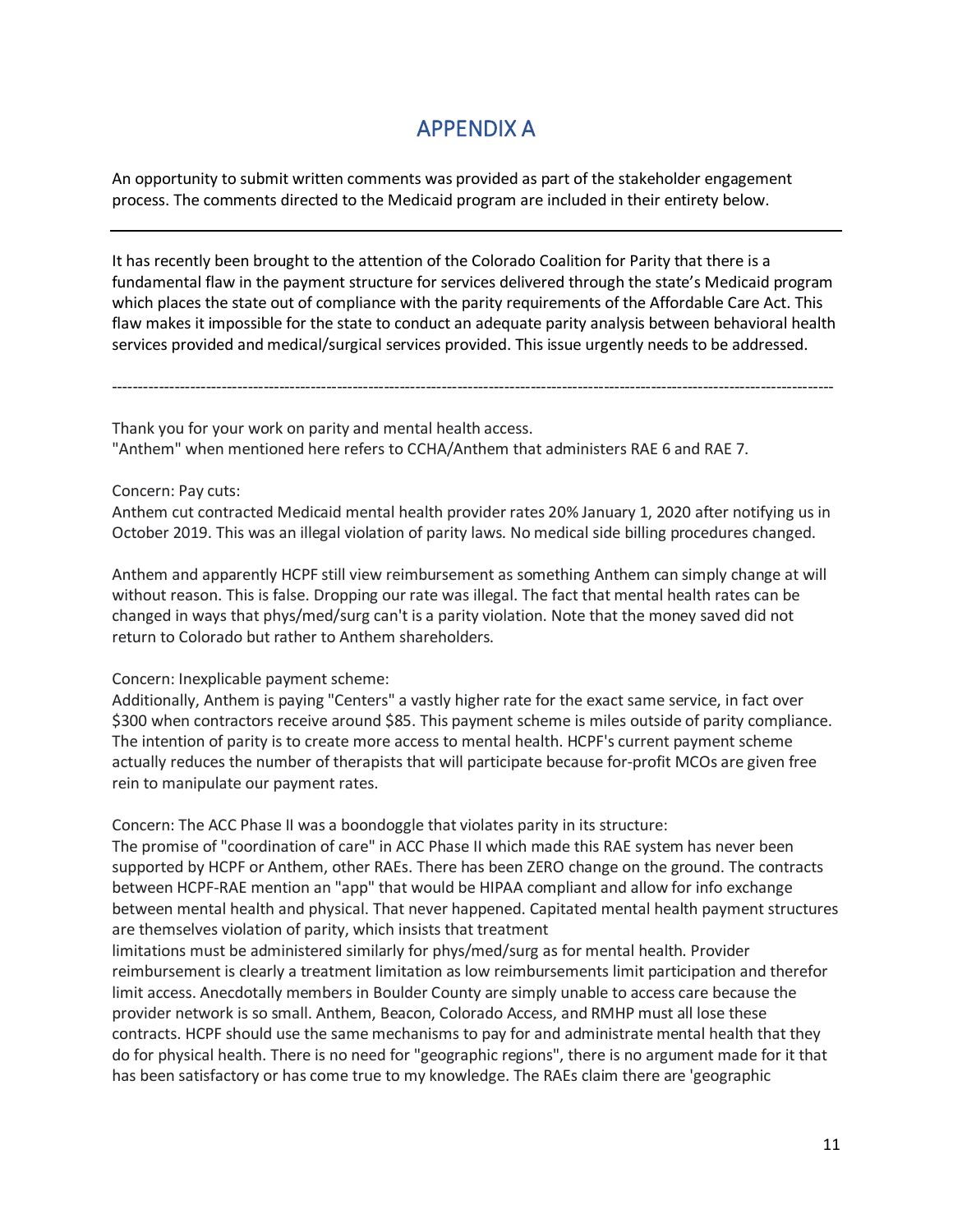differences' but the pay scales do not reflect that. HCPF has the capacity to manage mental health claims the same way they handle physical.

Parity concern: "Slamming" children into different RAEs by doctor visits: It has been a real parity violation for mental health providers to HAVE TO HAVE 4 contracts in order to cover our clients, when medical only needs one. To illustrate: I serve in Region 6. I provide high conflict divorce services for children. The children may see doctors across the county line to the East (Region 2), or Fort Collins (RAE 1), or Denver (RAE 3/5), which means I had to contract with RMHP (Ft Collins), Beacon (RAE 2), and Colorado Access (RAE 3/5).

There needs to be one program, not 7. Then children won't get "slammed" around (assigned into a new RAE without notification). This is a treatment limitation and a parity violation. Children can get medical care, and the claim gets paid, if they seek care outside their RAE. Not so for mental health, our claims are denied and guardian has to work to get child back into coverage. ALL children in medicaid, not just foster kids, are subject to being moved by this RAE system. This is an NQTL parity concern. To illustrate: Two children, living next door to each other in Louisville, are covered by Anthem (RAE 6), and come to our clinic for play therapy. One child has divorced parents and splits time in Denver. Child gets ill in Denver and goes to a clinic. Because of the way enrollment is determined, which is by THE PHYSICAL LOCATION OF THE MEDICAL PROVIDER, the child is 'slammed' (this is a term used in the telecom industry when customers have their carriers changed without asking for it), into RAE 3 or 5 (Denver, Colorado Access). The parent is not notified that this happened. Then the child that went to the Denver clinic comes to play therapy. I file a claim with CCHA, and it gets denied, because the child is now in another RAE. Then, I have to notify the parent that their child is no longer covered. Turns out, I'm the first one to tell them. So who do they get mad at? Then, I have to give them the magic phone number to get their child re-enrolled in Anthem (RAE 6). By the way, that phone number is 303-839-2120. This stresses the treatment, the provider, and the parent, and medical/physical never has to deal with this. ----

Parity concern: Contracting Time. We do not know the contracting time for medical. The time elapsed to gain a contract from Anthem (RAE 6,7) is extremely, unethically, lengthy, in some cases longer than 6 months. It is absolutely a treatment limitation for Anthem to take so long to simply produce a contract for providers that have ALREADY been vetted by HCPF through 'validation.' ---

Parity Concern: RAE 4 (Beacon) "Health Colorado" announced that 90837 (outpatient psychotherapy 53+ minutes) will require re-authorization after 8 sessions, 16 sessions, and 26 sessions. This will create a huge paperwork drag. Calling for pre-authorization or using an electronic form is a parity concern. I believe that insurer stated they get 10 days to decide.

---- Parity Concern extension codes

Family therapy is a difficult and time consuming service. The Colorado Medicaid Fee Schedule allows for the "extension code" which is 99354, which is allowed for Fee For Service and Medical.

This presumes that the medical/physical side is reimbursed for meetings with a doctor that run over an hour longer than their minimum times. Anthem has not paid on any of these claims for mental health provision. We put two therapists into a family session to support the family. Then we run those sessions 90 minutes because that's what works. That equals 3 hours of 'therapist time', which we could bill as individual at over \$300. Currently the pay for family therapy is lower than \$70.

We need this extension code to make the service worth delivering. If medical gets it, mental health should get it too.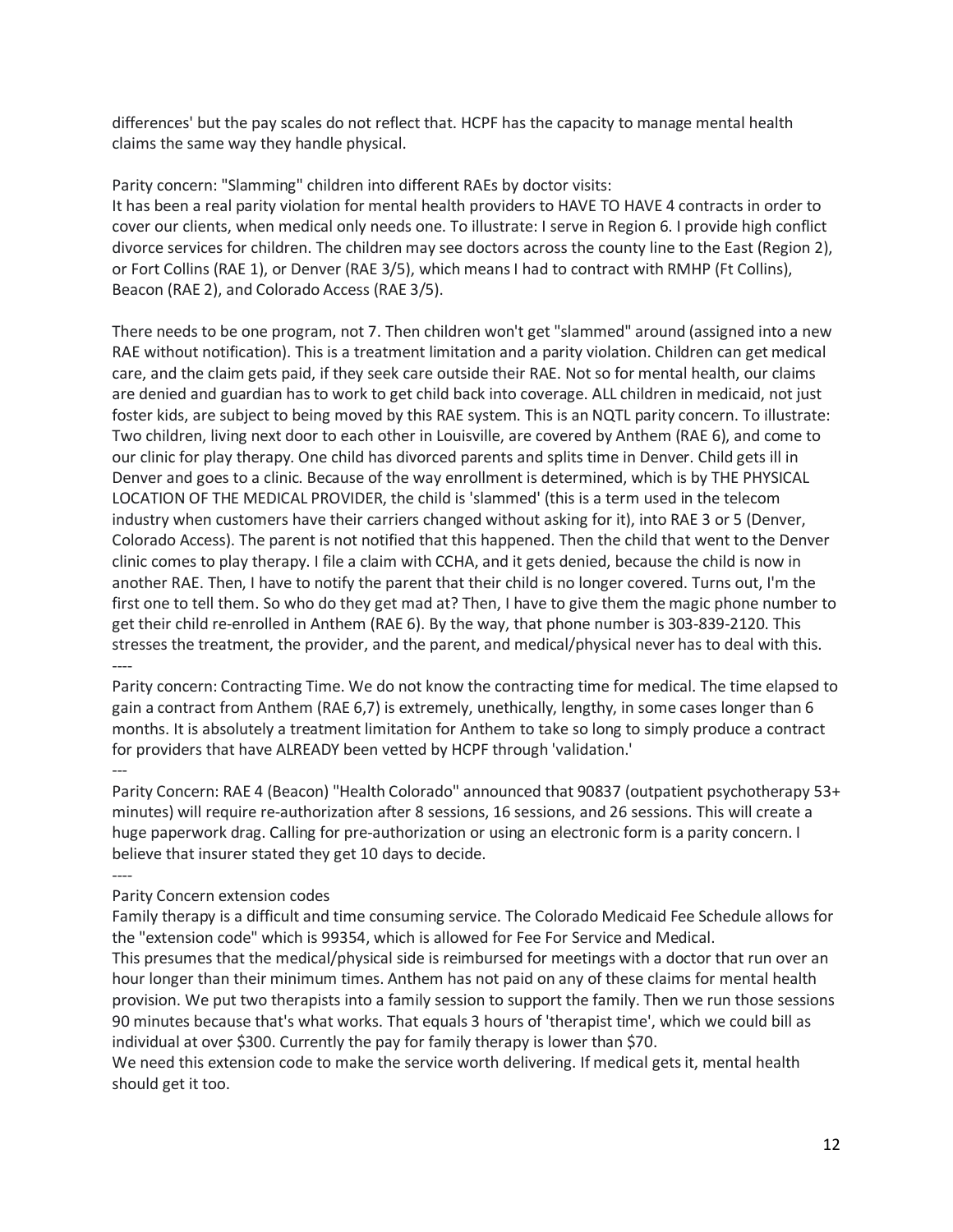---

Parity concern: uneven application of rules between RAEs:

Colorado Access (RAE 3,5) denies claims for services provided by interns/pre-licensure therapists, while all other RAEs pay. This is a parity violation as a similar qualification regime does not exist on the phys/med side and this policy also limits access to treatment.

------------------------------------------------------------------------------------------------------------------------------------------

We need a systemic way to enforce parity in addition to a case by case basis. A case by case system is not sufficient to overcome the high denial rates by insurance companies for behavioral health services.

------------------------------------------------------------------------------------------------------------------------------------------

Thank you for the opportunity to submit feedback on the Department's implementation of the Mental Health Parity and Addiction Equity Act (MHPAEA). We hope these comments will help provide a consumer perspective as the Department works on the design of the mental health parity analyses and the Department's annual report due in June. We encourage the contractor responsible for reviewing parity compliance will work with the goal of assessing how the processes, strategies, evidentiary standards and other factors applied to behavioral health versus physical health operate in practice.

Mental Health Colorado's recommendations for the mental health parity analysis and subsequent report are as follows:

• The mental health parity analysis should be done by each distinct regional managed care entity region separately. This is crucial in ensuring the requirements outlined in MHPAEA are being met in every region of the state.

• The review process for nonquantitative treatment limitations (NQTLs) should be extensive and include a definition of possible NQTLS, including but not limited to:

- o Medical management standards limiting or excluding benefits based on:
- o Medical necessity or medical appropriateness; or
- o Whether the treatment is experimental or investigational.
- o Step therapy or fail-first protocols;
- o Exclusions based on failure to complete a course of treatment;
- o Restrictions based on:
	- Geographic location;
	- Facility type;
	- Provider specialty; and
	- Other criteria that limit the scope or duration of benefits.
- o Formulary design for prescription drugs; and
- o Standards for provider admission to a network, including reimbursement rates.

• Create a comparative analysis demonstrating that, for any non-quantitative treatment limitation, including medical necessity criteria, as written and in operation, the processes, strategies, evidentiary standards, or other factors used in applying the medical necessity criteria and each non-quantitative treatment limitation to benefits for behavioral, mental health, and substance use disorders within each classification of benefits are comparable to, and are applied no more stringently than, the processes,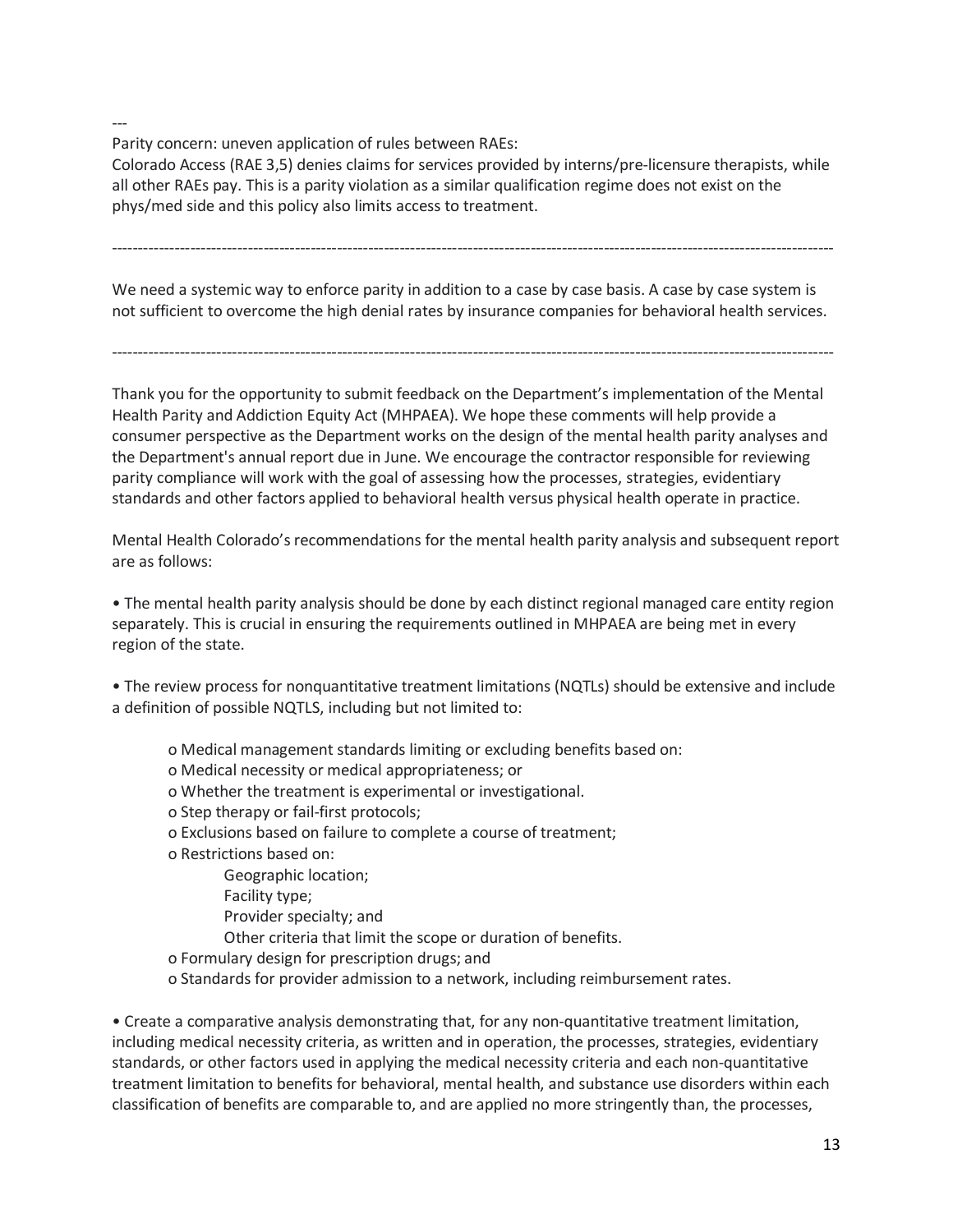strategies, evidentiary standards, or other factors used in applying the medical necessity criteria and each non-quantitative treatment limitation to medical and surgical benefits within the corresponding classification of benefits.

• These comparative analyses at a minimum:

o Identification of any factors used to determine whether a non-quantitative treatment limitation will apply to a benefit, including any factors considered and rejected;

o Identify and define the specific evidentiary standards used to define the factors and any other evidence relied on in designing each non-quantitative treatment limitation;

o Provide the comparative analyses, including any results of the analyses, performed to determine that the processes and strategies used to design each non-quantitative treatment limitation, as written, and the written processes and strategies used to apply each nonquantitative treatment limitation for benefits for behavioral, mental health, and substance use disorders are comparable to, and are applied no more stringently than, the processes and strategies used to design and apply each non-quantitative treatment limitation, as written, and the written processes and strategies used to apply each non-quantitative treatment limitation for medical and surgical benefits;

o Provide the comparative analyses, including the results of the analyses, performed to determine that the processes and strategies used to apply each non-quantitative treatment limitation, in operation, for benefits for behavioral, mental health, and substance use disorders are comparable to, and are applied no more stringently than, the processes and strategies used to apply each non-quantitative treatment limitation, in operation, for medical and surgical benefits.

We would also like to provide the following comments based on what we have heard from consumers of behavioral health services and supports in Colorado:

Mental Health Colorado believes the Department of Health Care Policy and Financing has a responsibility to apply and enforce federal and state mental health and substance use parity laws. However, systemic flaws in how delivery of care is set up in Colorado makes it possible for parity violations to occur. With two different payment structures for behavioral health care vs. med/surgical care, HCPF can't do an accurate parity comparison.

Of specific concern to us are:

• Stringent utilization management policies and procedures in the mental health/substance use delivery of care compared to the medical/surgical fee for service side of care.

• We also hear from providers that mental health and substance use providers are paid less than medical/surgical providers on the fee for service side.

• Another concern is the provision of non- quantitative limitations on the mental health/substance use care compared to the medical/surgical side of care in determining level of services provided.